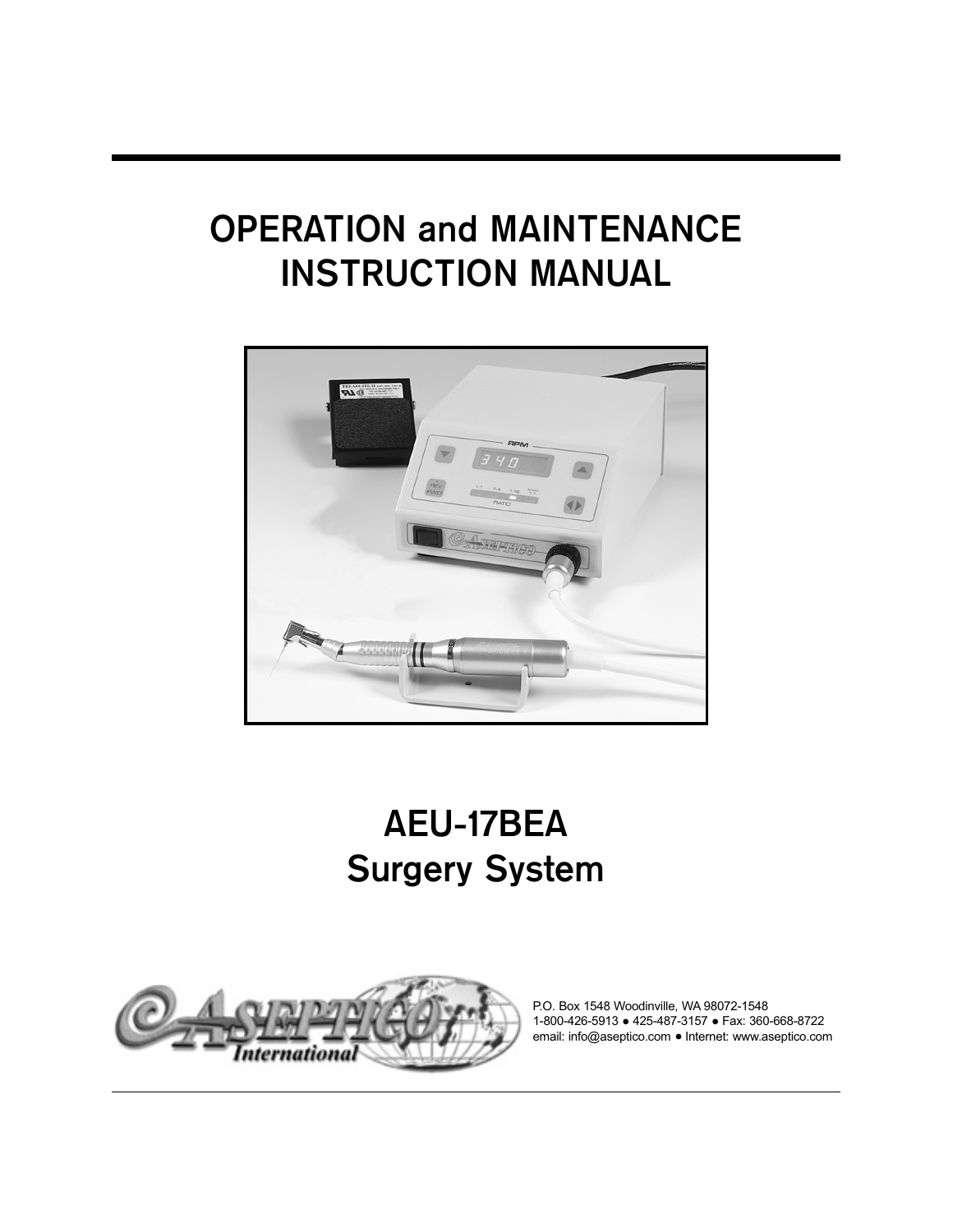Your new Aseptico Surgery System is one of the finest units available to the medical professional. The system features a high torque brushless motor with digital R.P.M. readout for precise speed control. These features combine to make the perfect surgical motor for endodontic and other medical surgeries.

Congratulations!

This system is engineered to provide many years of reliable service. Please read the instructions provided in this manual to receive the best and longest service from your Aseptico equipment.

Separate manuals may be provided to cover the operation and maintenance of handpieces or other accessories for your unit.

## **INTRODUCTION AEU-17BEA Manual**

### **PACKAGE CONTENTS**

- Electric Control Console
- Remote Power Cord
	- Autoclavable Brushless Micro Motor
- Autoclavable Motor Holder
- **Foot Control**
- **Handpiece**

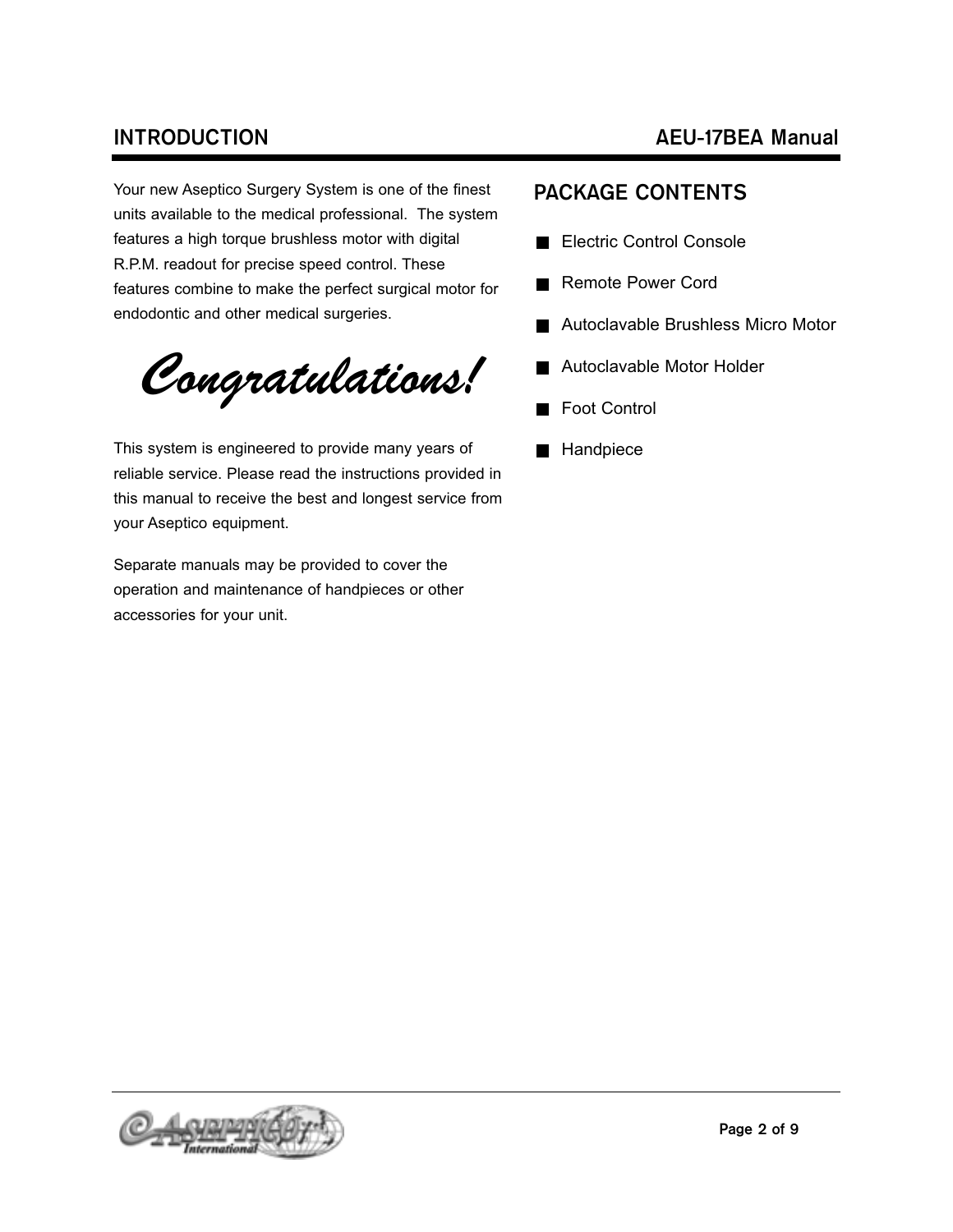## **SETTING UP THE UNIT AEU-17BEA Manual**

- 1. Unpack the console and check that voltage is proper. Use 110v for 110-120v 60Hz voltages, and the 220v for 220-250v 50Hz voltages. For alternative voltages (220V- 250V), confirm that the type of plug cap is correct for the country of usage and carries the proper certification markings. Correct cord is shipped with the console.
- 2. Attach the remote power cord to the back of the console and plug into a grounded electrical receptacle.
- 3. Connect the motor to the receptacle on the lower front panel of the console.
- 4. Attach the appropriate "E-Type" handpiece to the motor.
- 5. Attach the supplied foot control to the connector on the back of the unit marked "Foot Switch". An On/Off type or a variable speed type foot control may be used.





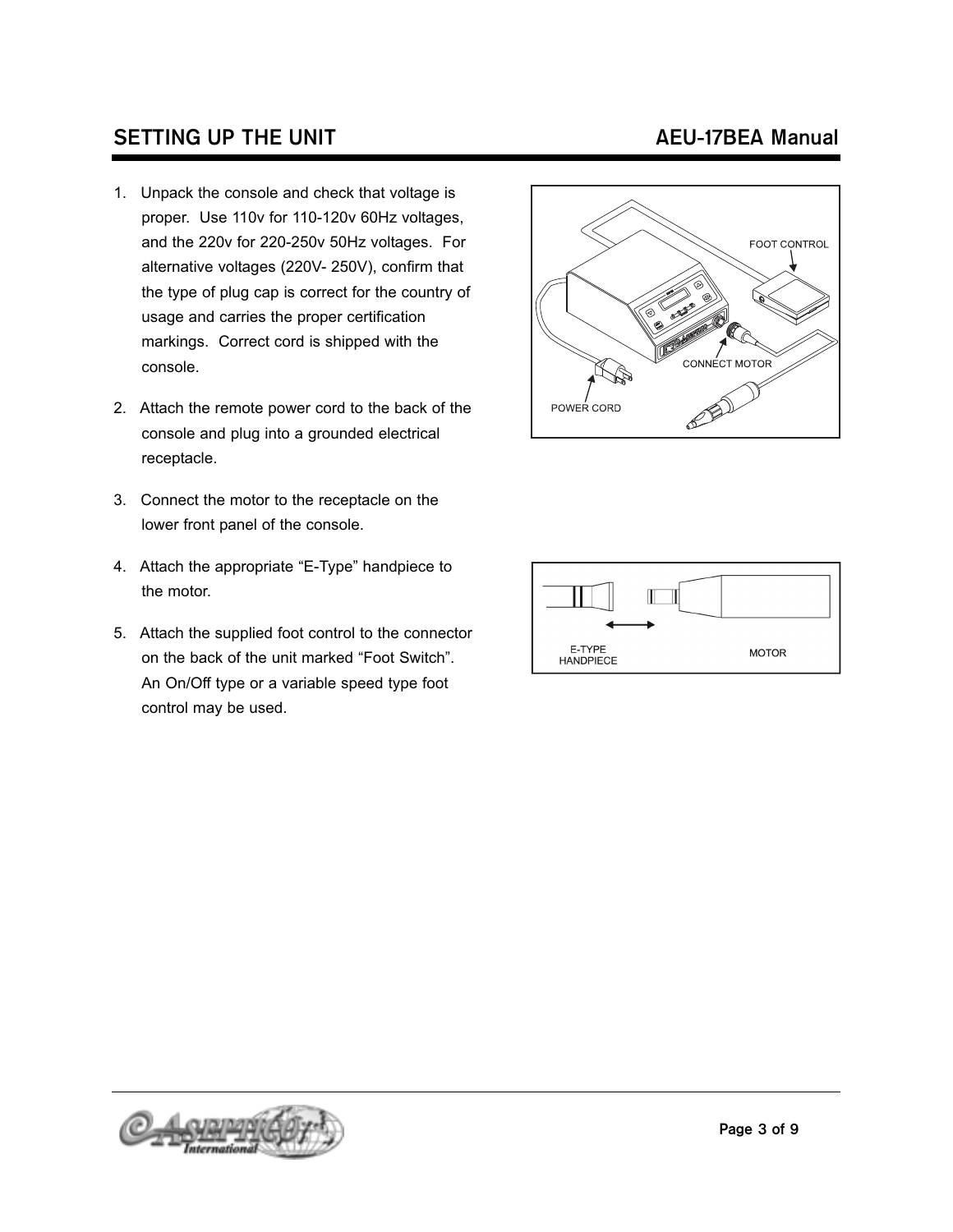# **OPERATION FUNCTIONS AEU-17BEA Manual**

- 1. **Power Switch**  Controls power on/off to console. When turned on, console should light up.
- 2. **RPM**  Controls speed of motor and handpiece. Push the up arrow to increase speed and the down arrow to decrease speed. A visual display shows actual RPM. Ratio selector must match exactly the ratio of the handpiece being used for complete accuracy. All settings are held in memory even after unit is turned off.
- 3. **Forward/Reverse**  Determines the rotation of the motor and handpiece. A red L.E.D. light and audible beeper indicate the reverse rotation.
- 4. **Ratio Selector**  Calibrates the RPM display to read accurately for up to four different handpiece ratios. Push the ratio up/down arrow until the indicator light matches the handpiece ratio you are using. Different handpiece ratios are required to obtain high torque, low speeds used in surgery. The speed ranges with a 30K motor are shown at right.

### **SPEED RANGES: AEU-17BEA**

| 1:1  | $4,000 - 30,000$           | <b>RPM</b> |
|------|----------------------------|------------|
| 1:4  | $1,000 - 7,500$            | RPM        |
| 1:16 | 130 - 990                  | <b>RPM</b> |
|      | $1:1$ ENDO $2,000 - 9,900$ | RPM        |

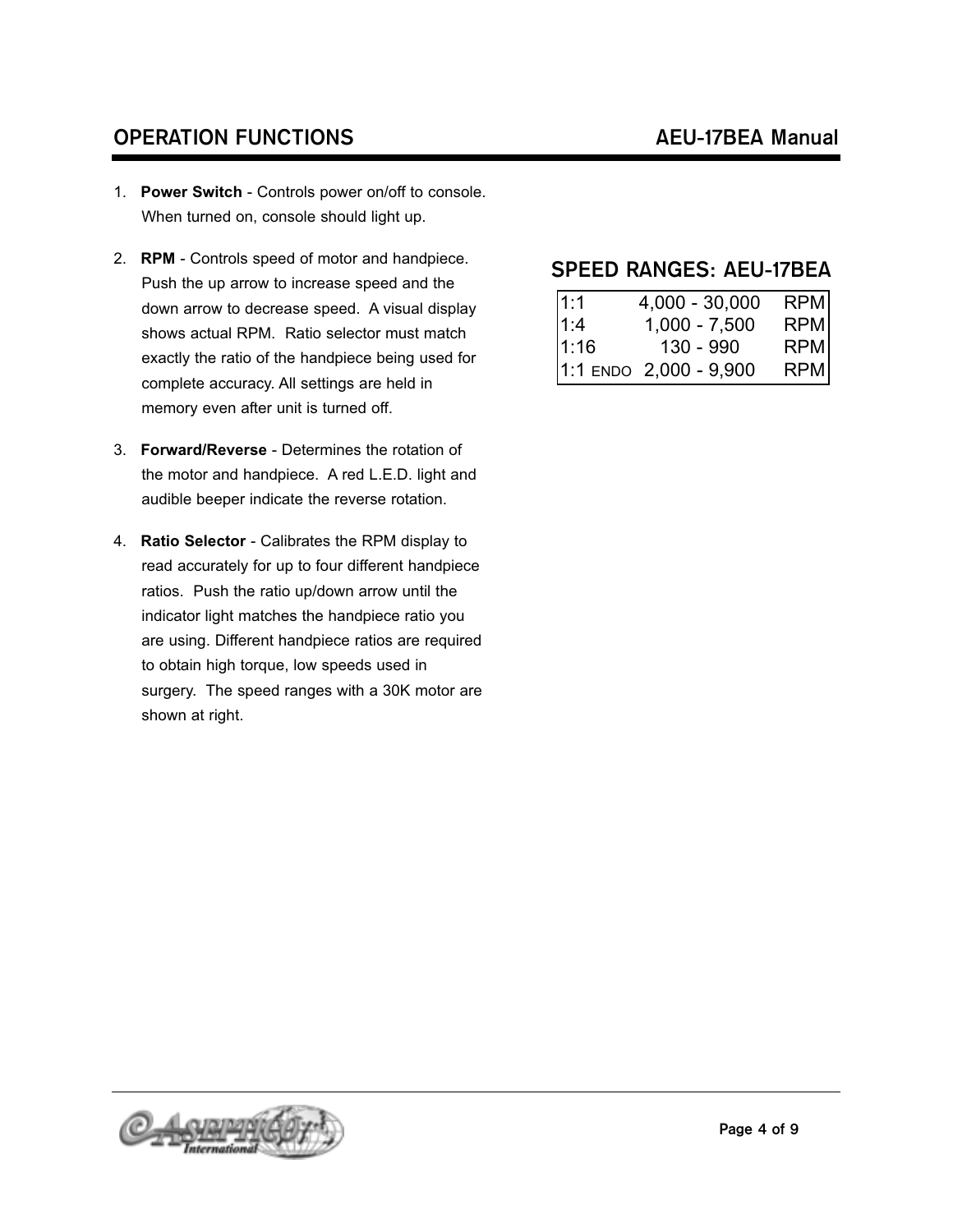

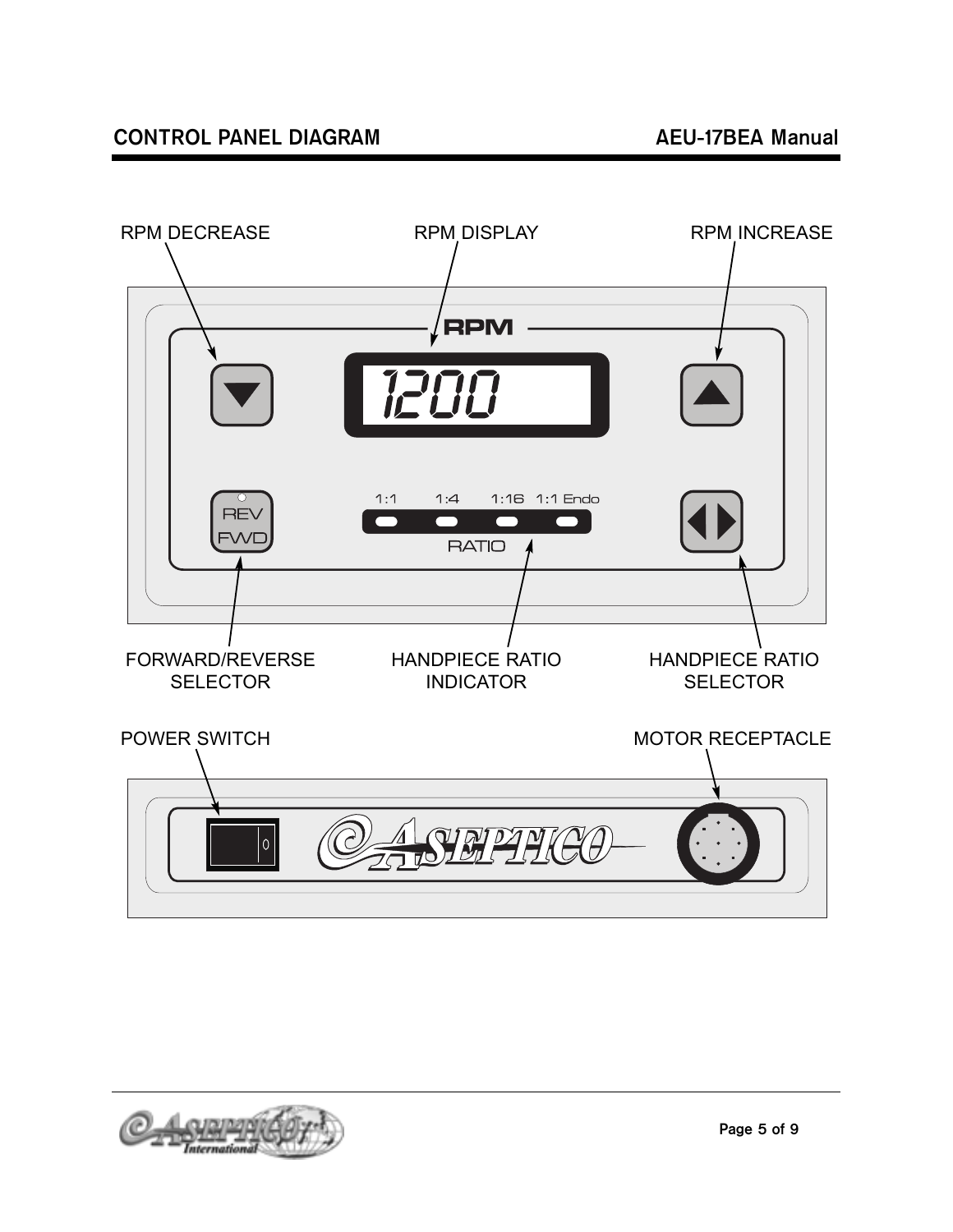After the unit has been set up and you have made yourself familiar with the operation functions, you are ready for operation as follows:

- 1. Turn the power switch on the lower left front of the console to the 'ON' position. The front panel display will light.
- 2. Attach a sterile handpiece to the motor and set the Ratio Selector to match the gear ratio of the handpiece being used (i.e. 1:16 for a 1:16 handpiece, or 1:4 for a 1:4 handpiece).
- 3. Adjust the up/down arrows on the RPM display to the desired operating speed on the RPM readout.

NOTE: The RPM display indicates true bur speed when the Ratio Selector is in the appropriate position. Make sure the Ratio Indicator matches the handpiece ratio for display accuracy.

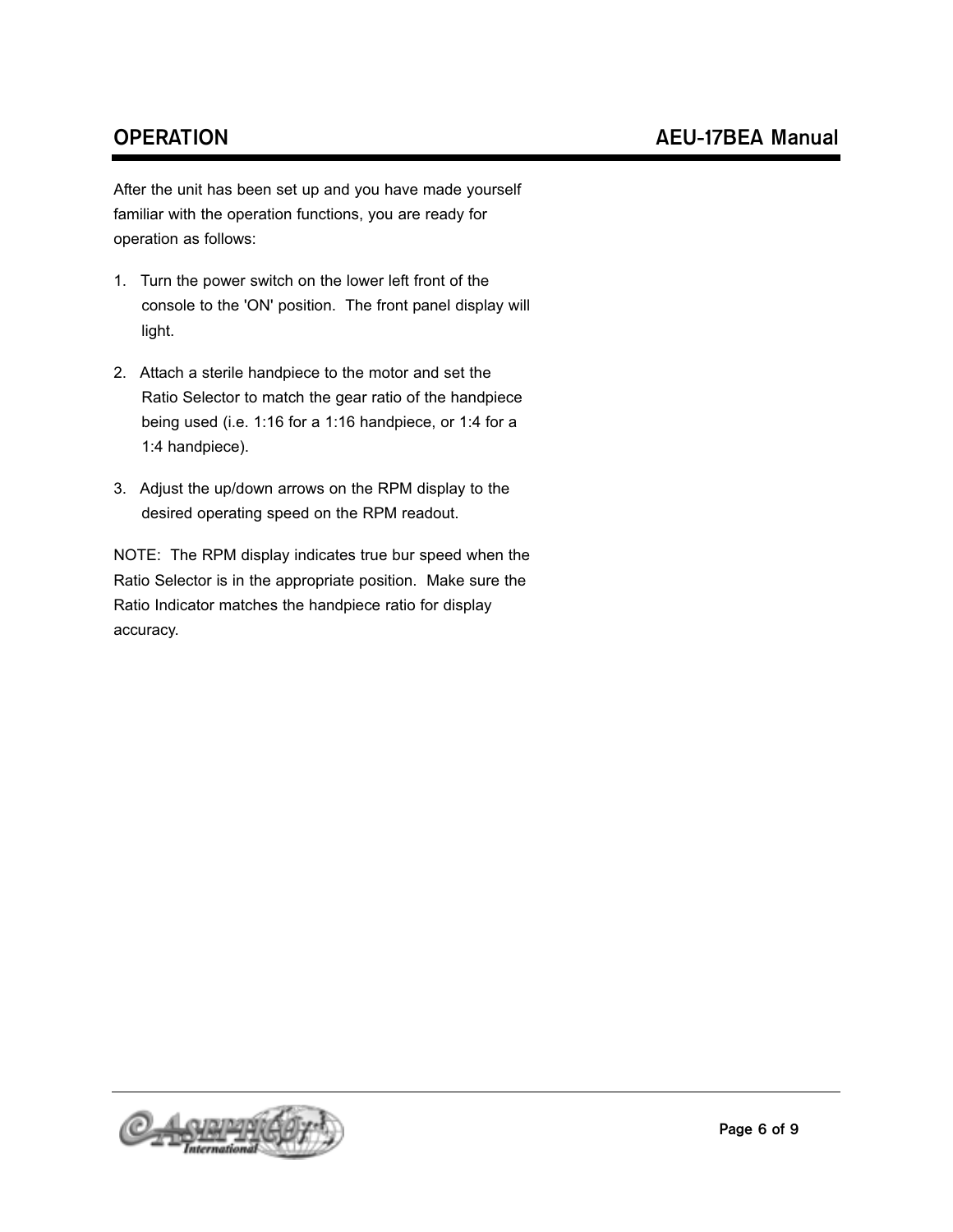# **STERILIZATION & MAINTENANCE** AEU-17BEA Manual

**CONSOLE**- The exterior of the console may be cleaned by wiping with a soft cloth moistened with mild detergent or disinfecting solution.

**HANDPIECES**- Thorough cleaning and lubrication of handpieces after each use and before sterilization is very important to ensure proper operation and service life of the handpiece. Follow the instructions provided with the handpiece purchased for complete maintenance instructions.

**MOTORS**- The entire motor assembly supplied with your unit may be sterilized by autoclave, chemclave, or ethylene oxide gas processes. Follow the sterilizer manufacturer's recommended procedure.

Before autoclaving the motor and cord assembly the 'E' type coupling on the motor must be plugged. A plug with sealing o-ring is supplied with the motor. Remove the handpiece from the motor and install plug as shown at lower right.

The included motor/handpiece holding cradle is also fully autoclavable.

### **WARNING**

- *DO NOT* attempt to disassemble the motor or motor connector.
- *DO NOT* oil or lubricate the motor.
- *DO NOT* attach a handpiece to the motor while the motor is running.
- *DO NOT* bend motor cord sharply.

Failure to comply with any of the above instructions may void your warranty.

# *CAUTION FOR ALL STERILIZATION:*

- Do not exceed 133° C or 275° F.
- ♦ Do not submerge in any solutions.
- ♦ Do not use ultrasonic cleaners.



Always install the autoclaving plug into motor and motor connector before autoclaving.  $\boxed{\mathbf{L}\mathbf{D}\rightarrow\llbracket\blacksquare\rrbracket}$ Turn black connector ring only. If the autoclaving plug for the motor becomes difficult to remove or install, apply silicone grease or similar lubricant to the o-rings. Loosely coil the motor cord when autoclaving. Avoid crowding the motor when autoclaving.

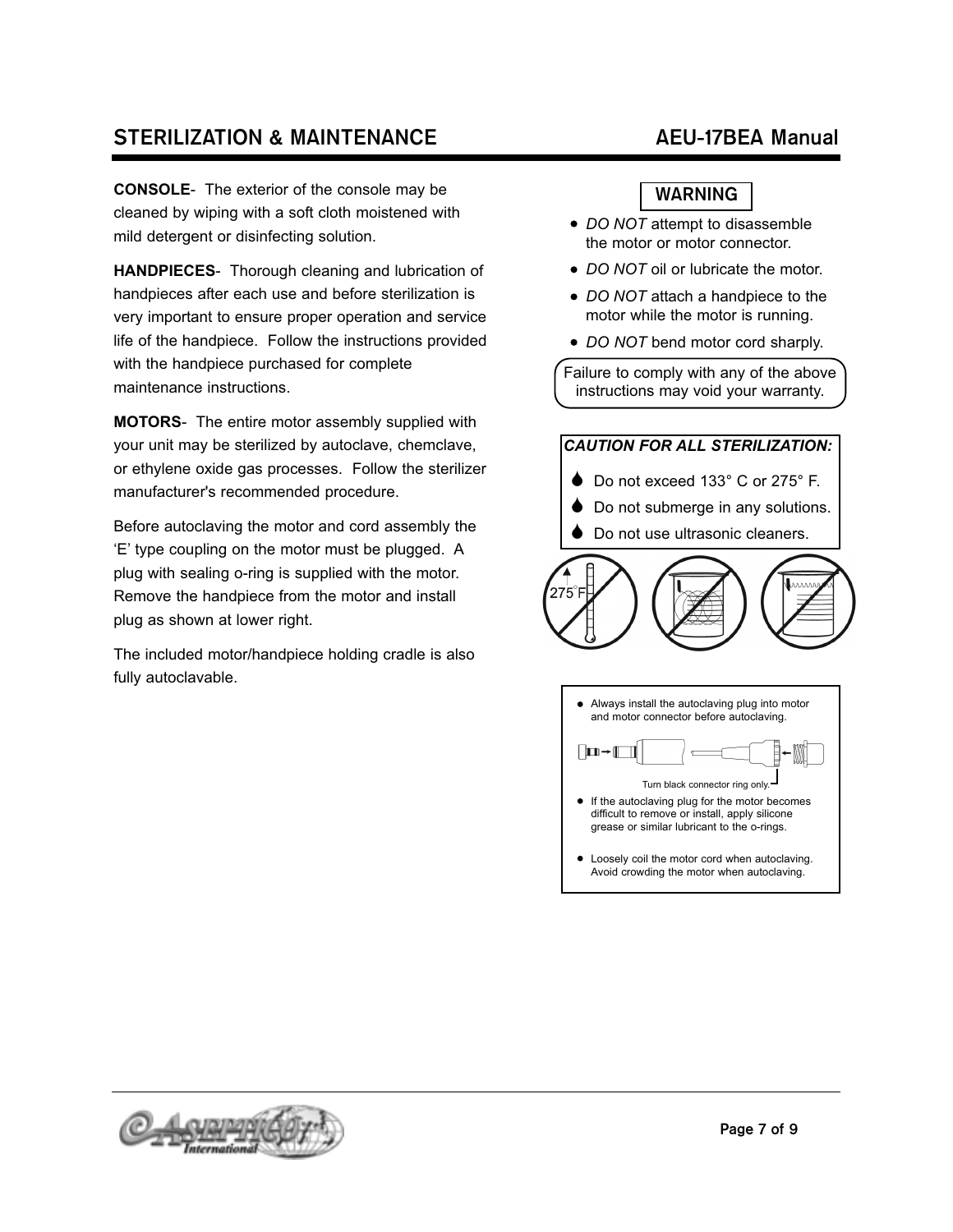# **TROUBLESHOOTING AEU-17BEA Manual**

J.

| Problem                                                        | Correction                                                                                                                                                                                                                   |
|----------------------------------------------------------------|------------------------------------------------------------------------------------------------------------------------------------------------------------------------------------------------------------------------------|
| Console does not light when turned on.                         | Check console to power connection.<br>Check that voltage selector is set for the<br>proper voltage.<br>Check fuse. If blown, replace with 1A/250V<br>slo-blo fuse for 110 volts, & 0.5 A/250V slo-blo<br>fuse for 220 volts. |
| Console lights when turned on, but handpiece<br>does not turn. | Check motor plug connection.<br>Check foot switch connection.<br>Depress foot switch.<br>Increase RPM.<br>Check that a bur is properly seated in the<br>handpiece and the collet is closed.                                  |
| Improper display.                                              | Turn power switch off, wait 5 seconds, then<br>turn back on to reset.                                                                                                                                                        |
| Motor slowing down or sluggish.                                | Handpiece (contra angle) being over oiled.<br>Lubricant is running into motor.<br>After lubricating, set handpiece with head<br>down to let excess lubricant drain out.                                                      |